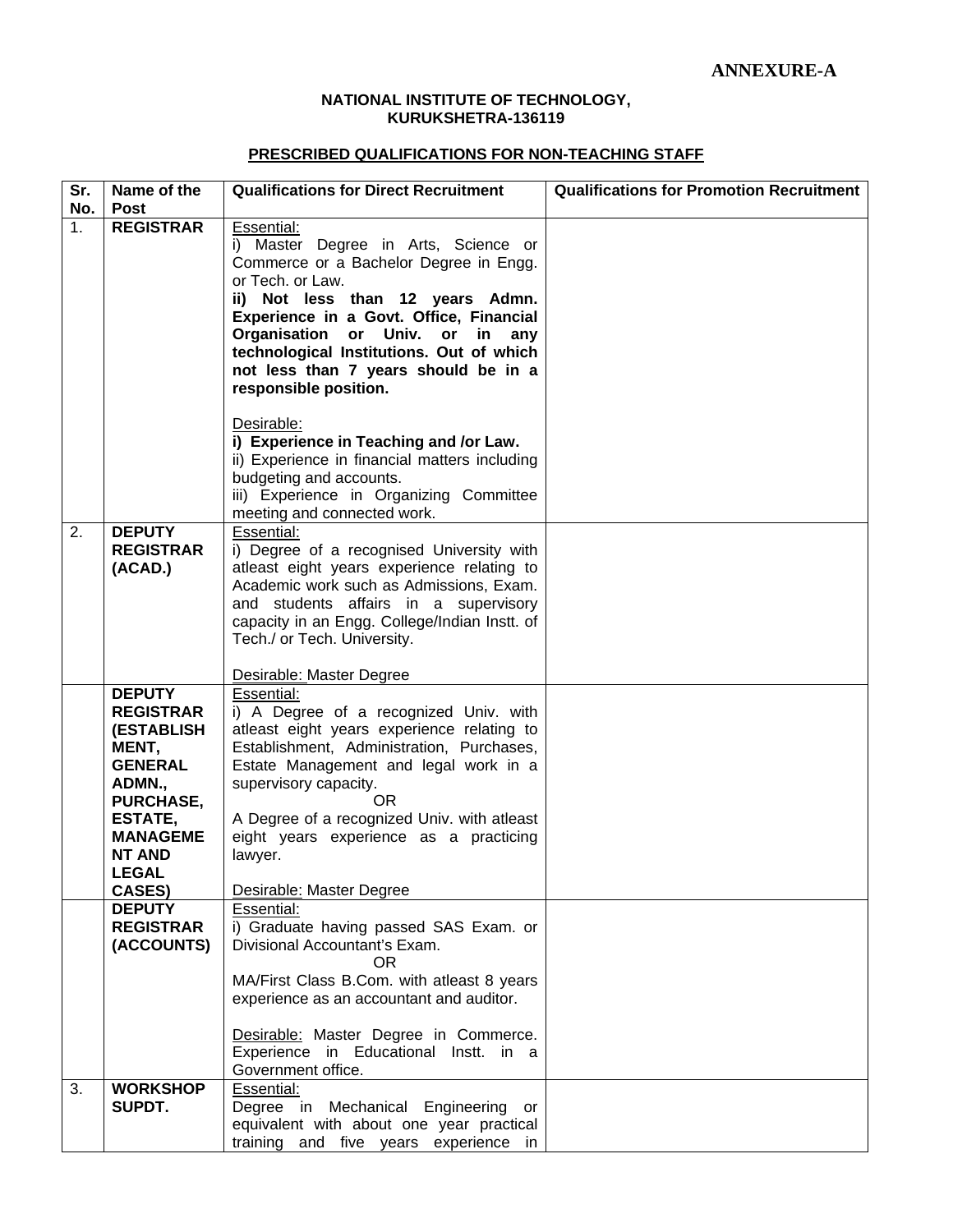|    |                                     | workshop in a responsible capacity covering<br>Production Planning, Estimating Production        |  |
|----|-------------------------------------|--------------------------------------------------------------------------------------------------|--|
|    |                                     | Control and Control of Labour.                                                                   |  |
|    |                                     | Desirable:<br>Teaching experience.                                                               |  |
| 4. | <b>DIRECTOR</b><br><b>OF SPORTS</b> | i) A Master's Degree in Physical Education<br>(High Second Division) with diploma in             |  |
|    |                                     | sports coaching from a recognised<br>Institution.                                                |  |
|    |                                     | <b>OR</b>                                                                                        |  |
|    |                                     | A Master's degree in Physical Education                                                          |  |
|    |                                     | (High 2 <sup>nd</sup> Class) with a record of having<br>represented his University at the inter- |  |
|    |                                     | university level/ State in the National                                                          |  |
|    |                                     | Championship.<br>iii) Experience in organising names and                                         |  |
|    |                                     | sports (as exemplified in handling of about                                                      |  |
|    |                                     | half a dozen teams in a year in his                                                              |  |
|    |                                     | Institution and their participation<br>in.<br>University/ Inter College Tournaments and          |  |
|    |                                     | ability to encourage mass participation in                                                       |  |
| 5. | <b>LECTURER</b>                     | games and sports.<br>i) A Master's Degree in Physical Education                                  |  |
|    | <b>PHYSICAL</b>                     | (High Second Division) with diploma in                                                           |  |
|    | <b>EDUCATION</b>                    | sports coaching from a<br>recognised                                                             |  |
|    |                                     | Institution.<br><b>OR</b>                                                                        |  |
|    |                                     |                                                                                                  |  |
|    |                                     | A Master's degree in Physical Education<br>(High 2 <sup>nd</sup> Class) with a record of having  |  |
|    |                                     | represented his University at the inter-                                                         |  |
|    |                                     | university level/ State in the National<br>Championship.                                         |  |
|    |                                     | iii) Experience in organising names and                                                          |  |
|    |                                     | sports (as exemplified in handling of about                                                      |  |
|    |                                     | half a dozen teams in a year in his<br>Institution<br>and<br>their<br>participation<br>in        |  |
|    |                                     | University/ Inter College Tournaments and                                                        |  |
|    |                                     | ability to encourage mass participation in                                                       |  |
| 6. | <b>MEDICAL</b>                      | games and sports.<br>M.B.B.S with five years experience in                                       |  |
|    | <b>OFFICER</b>                      | Government Hospitals or in Hospitals of                                                          |  |
|    |                                     | good repute. The candidate should be<br>registered with<br>Medical Council<br>0f                 |  |
|    |                                     | India/Haryana.                                                                                   |  |
| 7. | <b>LADY</b><br><b>MEDICAL</b>       | M.B.B.S with five years experience in<br>Government Hospitals or in Hospitals of                 |  |
|    | <b>OFFICER</b>                      | good repute. The candidate should be                                                             |  |
|    |                                     | registered with<br>Medical<br>Council<br>of                                                      |  |
|    |                                     | India/Haryana.                                                                                   |  |
| 8. | <b>LIBRARIAN</b>                    | i) Master' degree in Library Science/                                                            |  |
|    |                                     | Information Science/ Documentation with                                                          |  |
|    |                                     | atleast 55% marks or its equivalent grade<br>and a consistently good academic record.            |  |
|    |                                     | ii) One year specialisation in an area of                                                        |  |
|    |                                     | Information Technology Archieves and<br>Manuscript keeping Master's degree in an                 |  |
|    |                                     | area of Thrust in the Institution.                                                               |  |
|    |                                     | iii) Eight years experience as an Assistant                                                      |  |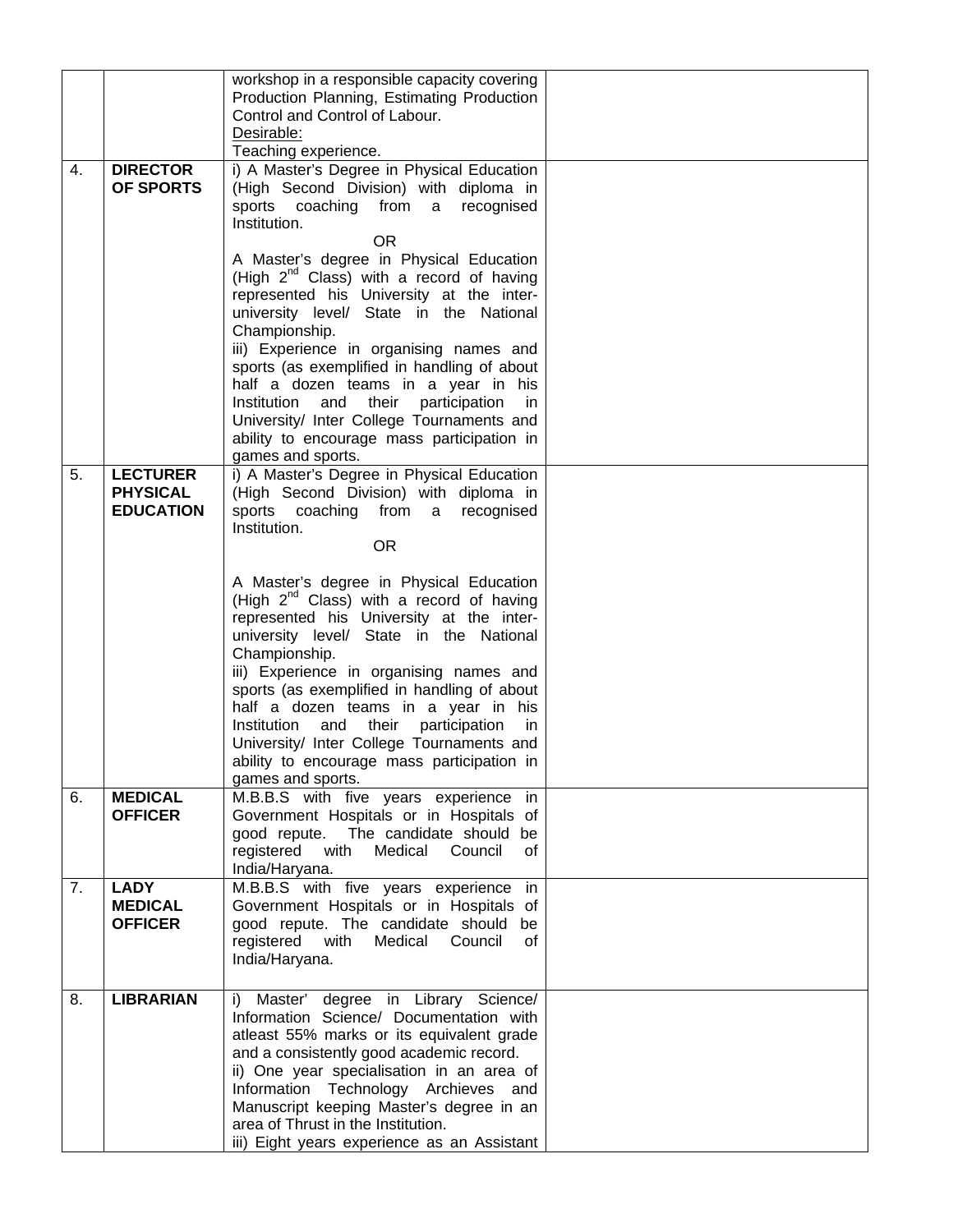|     |                  | University Librarian/ College Librarian; and                     |                                            |
|-----|------------------|------------------------------------------------------------------|--------------------------------------------|
|     |                  | iv) Evidence of Innovative Library Services,                     |                                            |
|     |                  | published<br>work<br>and<br>Professional                         |                                            |
|     |                  | Commitment.                                                      |                                            |
|     |                  | Desirable:                                                       |                                            |
|     |                  | M.Phil/ Ph.D. Degree in Library Science,                         |                                            |
|     |                  | Information<br>Science/<br>Documentation,                        |                                            |
|     |                  | Archieves and Manuscript keeping.                                |                                            |
| 9.  | <b>ASSISTANT</b> | Graduate with Master's Degree in Library                         |                                            |
|     | <b>LIBRARIAN</b> |                                                                  | Graduate with Bachelor's degree in Library |
|     |                  | Science or Master's Degree in Library                            | Science with seven years experience in the |
|     |                  | Science. Atleast Second Division in each                         | Institute Library.                         |
|     |                  | degree.                                                          |                                            |
| 10. | <b>FOREMAN</b>   | i) 3 years Diploma in Civil Engg./ Trade or                      |                                            |
|     | (CIVIL)          | equivalent with atleast 10 years practical                       |                                            |
|     |                  | experience out of which 5 years should be                        |                                            |
|     |                  | in a supervisory capacity.                                       |                                            |
|     |                  | OR.                                                              |                                            |
|     |                  | Bachelor's Degree in Civil Engg. or                              |                                            |
|     |                  | equivalent with atleast 2 years practical                        |                                            |
|     |                  | experience. The practical experience for                         |                                            |
|     |                  | Diploma Holders as well as degree holders                        |                                            |
|     |                  | has to be in the relevant field in Govt./ Semi                   |                                            |
|     |                  | Govt./ Engg./ Technological/ Organisations/                      |                                            |
|     |                  | Autonomous Bodies/ University/ Industrial                        |                                            |
|     |                  | Organisations incorporated in the Indian                         |                                            |
|     |                  | Companies Act of 1956.                                           |                                            |
|     |                  | ii) Preference will be given to candidates                       |                                            |
|     |                  | who<br>experience of importing<br>have                           |                                            |
|     |                  | instructions<br>to<br>students<br>in<br>Engg.                    |                                            |
|     |                  | Technological Organisations.                                     |                                            |
|     |                  | Note: A candidate who is working in an                           |                                            |
|     |                  | Industrial Organisation is required to                           |                                            |
|     |                  | enclose a certificate issued by his Employer                     |                                            |
|     |                  | that his Organisation is incorporated in the                     |                                            |
|     |                  | Indian Companies Act of 1956 failing which                       |                                            |
|     |                  | his application shall not be considered.                         |                                            |
|     | <b>FOREMAN</b>   | i) 3 years Diploma in Mechanical Engg.                           |                                            |
|     | (MECHANICAL)     | Trade or equivalent with atleast 10 years                        |                                            |
|     |                  | practical experience out of which 5 years                        |                                            |
|     |                  | should be in a Supervisory capacity.                             |                                            |
|     |                  | OR.                                                              |                                            |
|     |                  | Bachelor's Degree in Mechanical Engg. or                         |                                            |
|     |                  | equivalent with atleast two years practical                      |                                            |
|     |                  | experience. The practical experience for                         |                                            |
|     |                  | Diploma Holders as well as Degree Holders                        |                                            |
|     |                  | has to be in the relevant filed in workshop of                   |                                            |
|     |                  |                                                                  |                                            |
|     |                  | Govt./ Semi Govt./ Engg./ Technological<br>Autonomous<br>Bodies/ |                                            |
|     |                  | Organizations/<br>University/<br>Industrial                      |                                            |
|     |                  | Organizations                                                    |                                            |
|     |                  | incorporated in the Indian Companies Act of                      |                                            |
|     |                  | 1956.                                                            |                                            |
|     |                  | ii) Preference will be given to candidates                       |                                            |
|     |                  | who<br>have<br>experience<br>of<br>imparting                     |                                            |
|     |                  | instructions to students<br>Engg.<br>in                          |                                            |
|     |                  | Technological Organisation.                                      |                                            |
|     |                  |                                                                  |                                            |
|     |                  | Note: A candidate who is working in an                           |                                            |
|     |                  | Industrial Organisation is required to                           |                                            |
|     |                  | enclose a certificate issued by his employer                     |                                            |
|     |                  | that his Organisation is incorporated in the                     |                                            |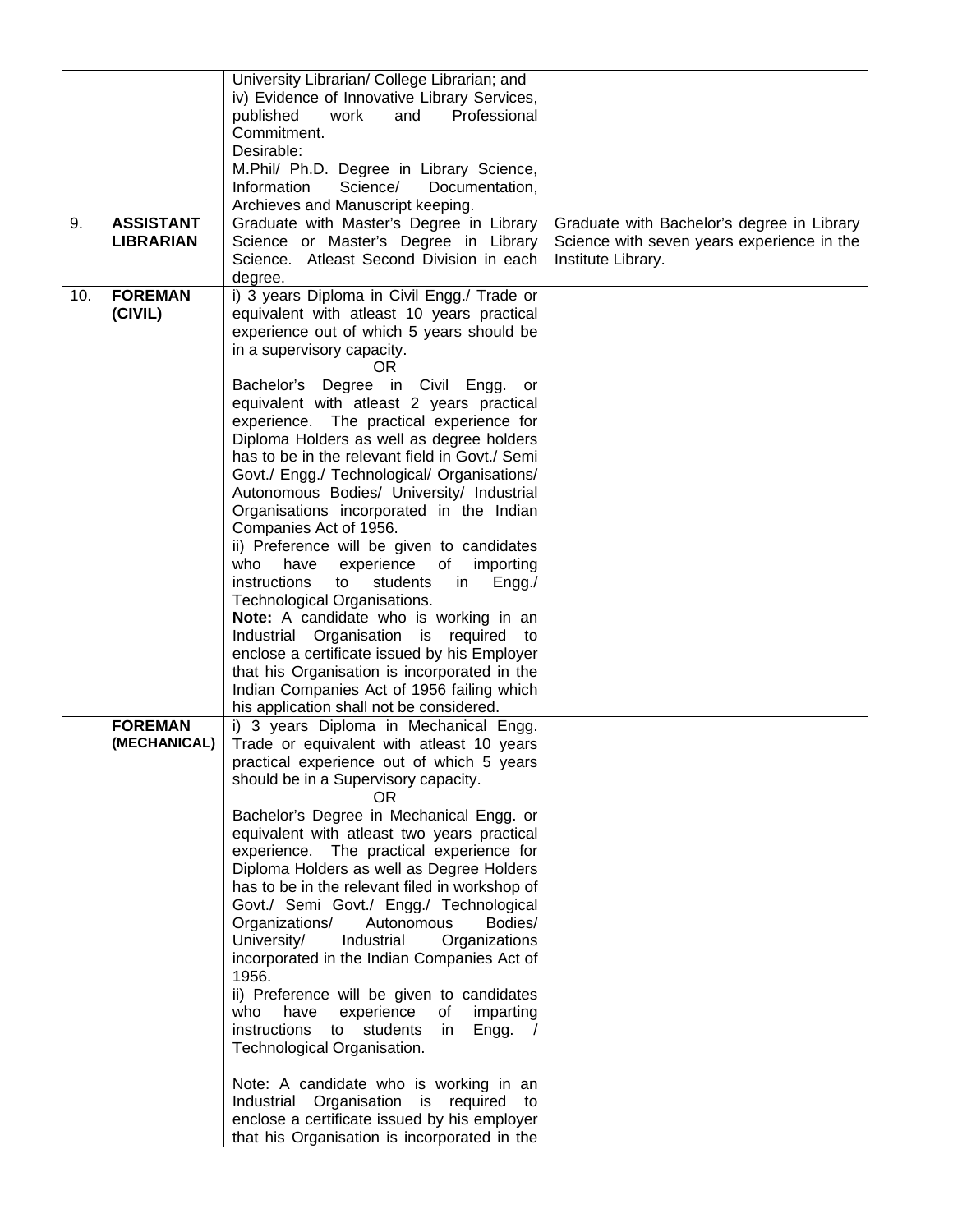|     |                                       | Indian Companies Act of 1956, failing which                                                            |                                            |
|-----|---------------------------------------|--------------------------------------------------------------------------------------------------------|--------------------------------------------|
|     |                                       | his application shall not be considered.                                                               |                                            |
|     | <b>FOREMAN</b>                        | i) 3 years Diploma in Electrical Engg./ Trade                                                          |                                            |
|     | (ELECTRICAL)                          | or equivalent with atleast 10 years practical                                                          |                                            |
|     |                                       | experience out of which 5 years should be                                                              |                                            |
|     |                                       | in a supervisory capacity.<br>OR.                                                                      |                                            |
|     |                                       | Bachelor's Degree in Electrical Engg. or                                                               |                                            |
|     |                                       | equivalent with atleast 2 years practical                                                              |                                            |
|     |                                       | experience. The practical experience for                                                               |                                            |
|     |                                       | Diploma Holders as well as Degree Holders                                                              |                                            |
|     |                                       | has to be in the relevant field in workshops                                                           |                                            |
|     |                                       | of Govt./ Semi-Govt./ Engg./ Technological                                                             |                                            |
|     |                                       | Bodies/<br>Organisations/<br>Autonomous                                                                |                                            |
|     |                                       | Universities/<br>Industrial<br>Organisation                                                            |                                            |
|     |                                       | incorporated in the Indian Companies Act of                                                            |                                            |
|     |                                       | 1956.                                                                                                  |                                            |
|     |                                       | ii) Preference will be given to candidates                                                             |                                            |
|     |                                       | have experience of imparting<br>who                                                                    |                                            |
|     |                                       | instruction<br><b>students</b><br>to<br>in.<br>Engg./<br><b>Technological Organisations and having</b> |                                            |
|     |                                       | proficiency in Electronics Engg.                                                                       |                                            |
|     |                                       |                                                                                                        |                                            |
|     |                                       | Note: A candidate who is working in an                                                                 |                                            |
|     |                                       | Industrial Organisation is required to                                                                 |                                            |
|     |                                       | enclose a certificate issued by his employer                                                           |                                            |
|     |                                       | that his Organisation is incorporated in the                                                           |                                            |
|     |                                       | Indian Companies Act of 1956, failing which                                                            |                                            |
|     |                                       | his application shall not be considered.                                                               |                                            |
| 11. | <b>ASSISTANT</b>                      | i) Second Class graduate or post graduate.                                                             |                                            |
|     | <b>REGISTRAR</b><br><b>(ESTABLISH</b> | ii) 6 years office experience in supervisory<br>capacity dealing with establishment and                |                                            |
|     | <b>MENT)</b>                          | preparation of agenda for managing bodies                                                              |                                            |
|     |                                       | of Engg. College-Indian Instt. of Tech./                                                               |                                            |
|     |                                       | Technological University.                                                                              |                                            |
| 12. | <b>STORES</b>                         | A Bachelor's Degree in Arts/ Science/                                                                  |                                            |
|     | <b>OFFICER</b>                        | Commerce/Engg. or an overseer's diploma                                                                |                                            |
|     |                                       | Civil/Electrical/Mechanical<br>from<br>in.                                                             |                                            |
|     |                                       | recognized University/ Board with atleast 5                                                            |                                            |
|     |                                       | years experience in Store purchase and                                                                 |                                            |
| 13. |                                       | Store management.<br>Essential:                                                                        |                                            |
|     | <b>ESTATE</b><br><b>OFFICER</b>       | BE Degree in Civil Engg. with two years                                                                |                                            |
|     |                                       | experience or Diploma in Civil Engg. with 10                                                           |                                            |
|     |                                       | years experience out of which atleast 5                                                                |                                            |
|     |                                       | should<br>be<br>construction/<br>years<br>in                                                           |                                            |
|     |                                       | maintenance relating to public health and                                                              |                                            |
|     |                                       | building.                                                                                              |                                            |
| 14. | <b>LAND SCAPE</b>                     | B.Sc. Agriculture with Specialization in                                                               |                                            |
|     | <b>OFFICER</b>                        | Horticulture. Persons with experience will                                                             |                                            |
|     |                                       | be preferred.<br>0R                                                                                    |                                            |
|     |                                       | B.Sc. Horticulture. Persons with experience                                                            |                                            |
|     |                                       | will be preferred.                                                                                     |                                            |
| 15. | <b>DEPUTY</b>                         |                                                                                                        | Six years service as Sr. Stenographer/     |
|     | <b>SUPDT. TO</b>                      |                                                                                                        | Assistant/ Mess Manager-cum-Accountant/    |
|     | <b>DIRECTOR</b>                       |                                                                                                        | Receptionist/ Cashier/Accounts Clerk/ Head |
|     |                                       |                                                                                                        | Cashier. Should have speed of 100 WPM      |
|     |                                       |                                                                                                        | in English Shorthand and Transcription     |
|     |                                       |                                                                                                        | Speed for 20 WPM. Knowledge of English     |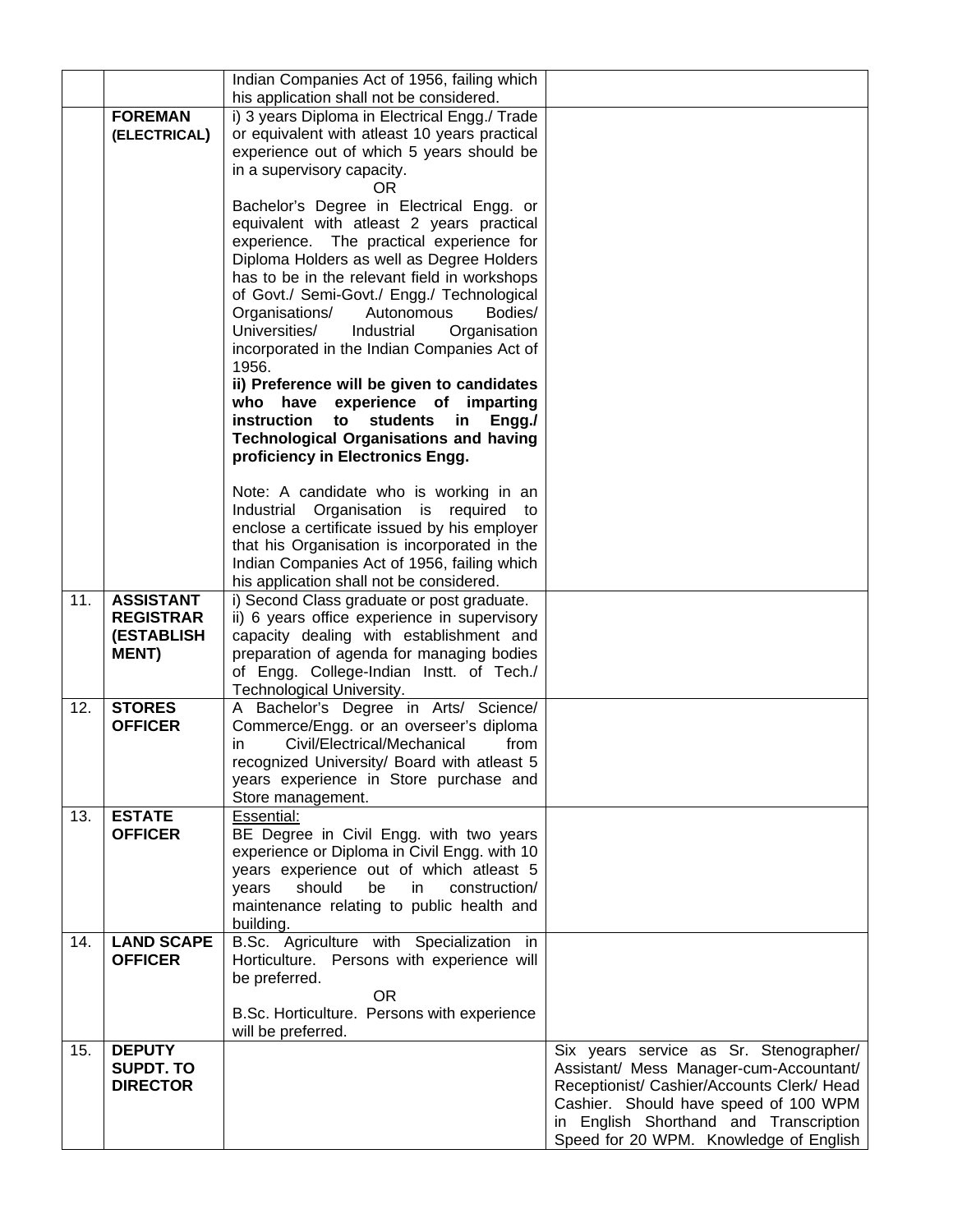|     |                                                                        |                                                                                                                                                                                                                                                                                                                                                        | & Hindi of Matriculation standard.                                                                                                                                                                                                                                                                                                                                                                                                                                                 |
|-----|------------------------------------------------------------------------|--------------------------------------------------------------------------------------------------------------------------------------------------------------------------------------------------------------------------------------------------------------------------------------------------------------------------------------------------------|------------------------------------------------------------------------------------------------------------------------------------------------------------------------------------------------------------------------------------------------------------------------------------------------------------------------------------------------------------------------------------------------------------------------------------------------------------------------------------|
|     | <b>DEPUTY</b><br><b>SUPDT. FOR</b><br>(ACCOUNTS)                       | Graduate having passed SAS Exam. or<br>Divisional Accountant Examination with four<br>years experience in Supervisory Capacity in<br>Accounts.<br>Knowledge of Hindi<br>of<br>Matriculation standard.                                                                                                                                                  | Three years service as Junior Accountant.<br>OR.<br><b>Six</b><br>service<br>Senior<br>years<br>as<br>Stenographer/Assistant /Mess<br>Manager-<br>cum-accountant/Receptionist/Cashier/Head<br>Cashier/ Accounts Clerk.<br>Provided that no person can be promoted<br>unless he has worked in the Accounts<br><b>Branch</b><br>Assistant/Accounts<br><b>as</b><br>Clerk/Cashier/ Head Cashier for at least a<br>period of 2 years. Knowledge of Hindi of<br>Matriculation standard. |
|     | <b>DEPUTY</b><br>SUPDT.<br>(GEN.ADMN,<br><b>ACADMIC AND</b><br>STORES) | Graduate with seven years experience in<br>office work out of which four years in<br>Supervisory Capacity. Knowledge of Hindi<br>of Matriculation Standard.                                                                                                                                                                                            | Three years service as Junior Accountant.<br>0R<br>Six<br>service<br>Senior<br>years<br>as<br>Stenographer/Assistant /Mess<br>Manager-<br>cum-accountant/Receptionist/Cashier/Head<br>Cashier/ Accounts Clerk.<br>Provided that no person can be promoted<br>unless he has worked in the Establishment<br>Branch (GA Section) or Stores Section or<br>Academic Section as an Assistant for a<br>period of 2 years. Knowledge of Hindi of<br>Matriculation standard.                |
| 16. | <b>SECURITY</b><br><b>OFFICER</b>                                      | i) Matric/ Hr. Sec. from a recognised Board<br>or University.<br>ii) Ex-Military Personnel not below the rank<br>of Subedar or from the Police Department,<br>not below the rank of Inspector and having<br>eight years experience out of which two<br>years in security type of work. Knowledge<br>of Hindi and English of Matriculation<br>Standard. |                                                                                                                                                                                                                                                                                                                                                                                                                                                                                    |
| 17. | <b>JUNIOR</b><br><b>ACCOUNTANT</b>                                     | B.Com. with<br>2 years<br>experience<br>in<br>Accounts.<br>Supervisory<br>Capacity<br>in<br>Knowledge<br>of Hindi<br>Matriculation<br>of<br>standard.                                                                                                                                                                                                  | 3<br>years service as Assistant/<br>Mess<br>Manager-cum-Accountant/<br>Receptionist/<br>Cashier/ Accounts Clerk/ Head Cashier.<br>Provided further that no person can be<br>promoted unless he has worked in<br>Accounts Branch for one year. Knowledge<br>of Hindi of Matriculation standard.                                                                                                                                                                                     |
| 18. | <b>HEAD</b><br><b>CASHIER</b>                                          | Graduate with three years experience in<br>Cash. Office/ Accounts work and some<br>supervisory experience.<br>Knowledge of<br>Hindi of Matriculation Standard.                                                                                                                                                                                         | Seven<br>service<br>Junior<br>years<br>as<br>Stenographer/ Clerk/ Jr.<br>Storekeeper.<br>Provided that a Jr. Stenographer can only<br>be promoted if he has two years experience<br>as a Clerk or Jr. Storekeeper in the College.<br>Knowledge of Hindi of Matriculation<br>standard.                                                                                                                                                                                              |
| 19. | <b>CASHIER</b>                                                         | Graduate with three years experience in<br>Cash office/ Accounts work and some<br>supervisory experience.<br>Knowledge of<br>Hindi of Matriculation Standard.                                                                                                                                                                                          | Seven<br>Junior<br>service<br>years<br>as<br>Stenographer/ Clerk/ Jr.<br>Storekeeper.<br>Provided that a Jr. Stenographer can only<br>be promoted if he has two years experience<br>as a Clerk or Jr. Storekeeper in the College.<br>Knowledge of Hindi of<br>Matriculation<br>standard.                                                                                                                                                                                           |
| 20. | <b>ACCOUNTS</b><br><b>CLERK</b>                                        | Graduate with three years experience in<br>Cash office/ Accounts work and some<br>supervisory experience.<br>Knowledge of<br>Hindi of Matriculation Standard.                                                                                                                                                                                          | Seven<br>service<br>Junior<br>years<br>as<br>Stenographer/ Clerk/ Jr.<br>Storekeeper.<br>Provided that a Jr. Stenographer can only<br>be promoted if he has two years experience                                                                                                                                                                                                                                                                                                   |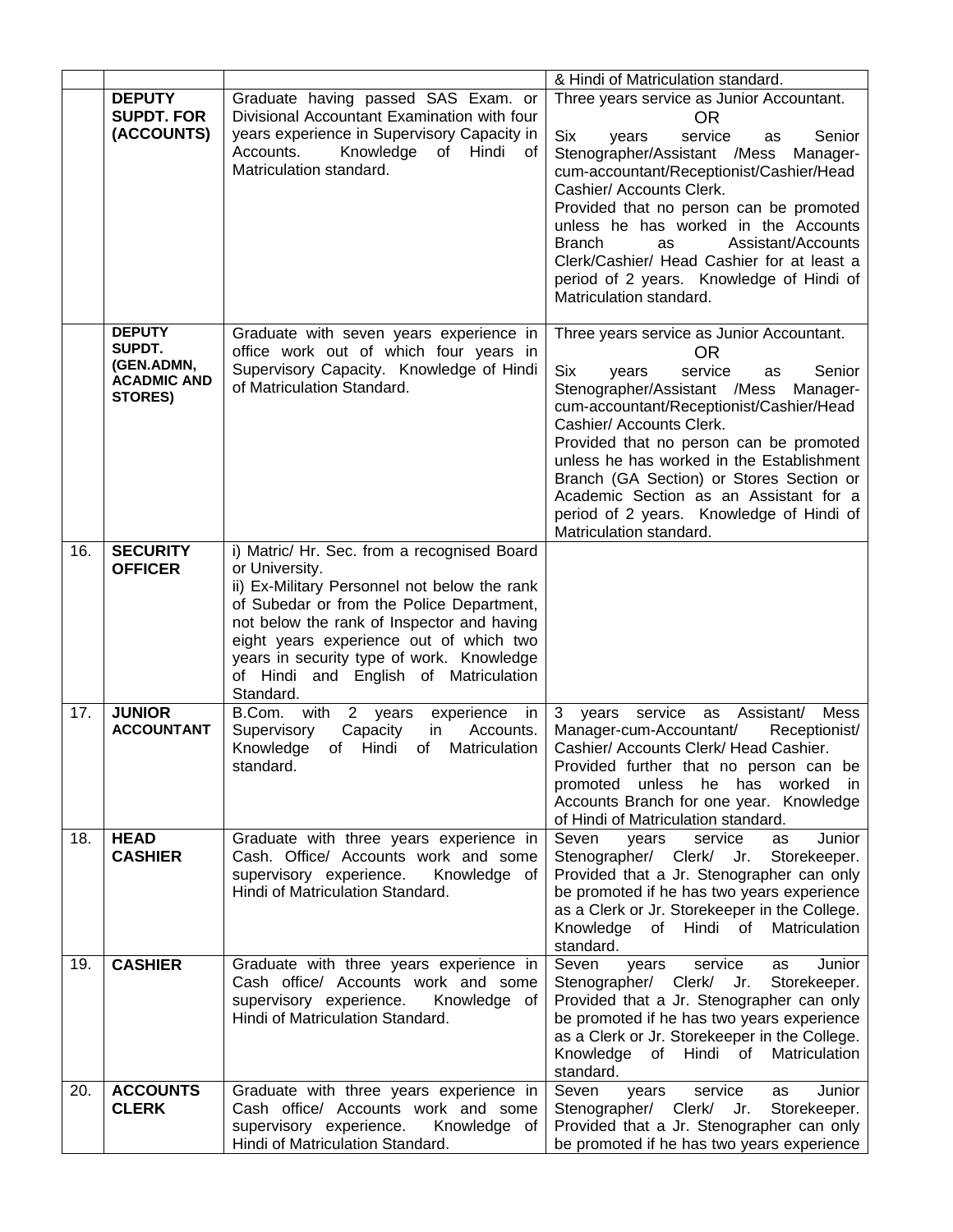|     |                                                                            |                                                                                                                                                                                                                                                                                                                    | as a Clerk or Jr. Storekeeper in the College.<br>Matriculation<br>of Hindi of<br>Knowledge<br>standard.                                                                                                                                                                                                                                                                                                                                                                                                                                                                           |
|-----|----------------------------------------------------------------------------|--------------------------------------------------------------------------------------------------------------------------------------------------------------------------------------------------------------------------------------------------------------------------------------------------------------------|-----------------------------------------------------------------------------------------------------------------------------------------------------------------------------------------------------------------------------------------------------------------------------------------------------------------------------------------------------------------------------------------------------------------------------------------------------------------------------------------------------------------------------------------------------------------------------------|
| 21. | <b>ASSISTANT</b>                                                           | Graduate with three years experience in<br>Office work.<br>Knowledge of Hindi of<br>Matriculation standard.                                                                                                                                                                                                        | Seven years service as Jr. Steno/Clerk/ Jr.<br>Storekeeper/ Steno - Typist, Telephone<br>Operator-cum-Receptionist.                                                                                                                                                                                                                                                                                                                                                                                                                                                               |
| 22. | <b>TELEPHONE</b><br><b>OPERATOR-</b><br><b>CUM-</b><br><b>RECEPTIONIST</b> | i) Matric- Ist Division<br>ii) Fluent Speech (English and Hindi) with<br>sharp hearing.                                                                                                                                                                                                                            |                                                                                                                                                                                                                                                                                                                                                                                                                                                                                                                                                                                   |
| 23. | <b>SENIOR</b><br><b>STORE-</b><br><b>KEEPER</b>                            | Graduate with three years experience of<br>Store Purchase. Knowledge of Hindi of<br>Matriculation Standard.                                                                                                                                                                                                        | Seven years service as Junior Storekeeper.<br>Knowledge of Hindi of<br>Matriculation<br>Standard.                                                                                                                                                                                                                                                                                                                                                                                                                                                                                 |
| 24. | <b>SENIOR</b><br><b>STENO-</b><br><b>GRAPHER</b>                           | Graduate with three years experience<br>as<br>Stenographer; 100 wpm in English Shorthand,<br>Transcription Speed 20 wpm.<br>Knowledge of<br>Hindi of Matriculation Standard.                                                                                                                                       | Two years service as a Junior Stenographer.<br>Speed 100 WPM in English shorthand,<br>Transcription speed 20 WPM. Knowledge of<br>Hindi of Matriculation standard.                                                                                                                                                                                                                                                                                                                                                                                                                |
| 25. | <b>JUNIOR</b><br><b>STENO-</b><br><b>GRAPHER</b>                           | Matric Ist Division/ Higher Secondary Ist<br>Division, 100 wpm in English Shorthand.<br>Transcription speed 20 wpm. Knowledge of<br>English, Hindi of matriculation standard.                                                                                                                                      | Matriculation/Hr. Secondary.<br>i)<br>$\mathbf{ii}$<br>Five years service in the lower or<br>equivalent pay scale i.e. Clerk/Record<br>Keeper, Store Munshi, Duplicating Machine<br>Operator, Ferro Machine Operator, Gas<br>Man, Lab. Asstt., Restorer, Daftri, Jamadar<br>Peon,<br>Cook-cum-Chowkidar,<br>Lab.<br>Attendant, Book Binder, Store Mate, Head<br>Mali, Dafedar, Library Attendant, Jamadar<br>Sweeper, Peon with Selection Grade,<br>Shorthand Speed 100 WPM in English,<br>Transcription Speed 20 WPM. Knowledge<br>of English & Hindi of Matriculation Standard. |
| 26. |                                                                            |                                                                                                                                                                                                                                                                                                                    |                                                                                                                                                                                                                                                                                                                                                                                                                                                                                                                                                                                   |
|     | <b>JUNIOR</b><br><b>STORE-</b><br><b>KEEPER</b>                            | Matric with Ist Division/ Higher Secondary<br>Ist Division with two years experience of<br>Store Purchase. Knowledge of English and<br>Hindi of Matriculation standard.                                                                                                                                            | (i) Matriculation/Higher Sec.<br>(ii) Five years service in a lower or<br>equivalent pay scale <i>i.e.</i> Clerk, Store<br>Duplicating<br>Munshi,<br>Machine<br>operator, Ferro Machine Operator,<br>Gas Man, Lab. Assistant, Restorer,<br>Daftri, Jamadar Peon, Cook-cum-<br>Chowkidar, Lab. Attendant, Book<br>Binder, Store Mate, Head Mali,<br>Dafedar,<br>Library<br>Attendant,<br>Jamadar<br>Peon<br>with<br>Sweeper,<br>Selection Grade.<br>(iii) Passes a written test of maintenance of<br>records,<br>Store<br>stock<br>records,<br>stock<br>registers, Store accounts. |
| 27. | <b>CLERK</b><br><b>DUPLICATE</b>                                           | i) Matric Ist Division/ Higher Sec. 2 <sup>nd</sup> Div./<br>Intermediate 2 <sup>nd</sup> Division/ Graduate or<br>equivalent (for ex-serviceman Matric only).<br>ii) Knowledge of Hindi and English upto<br>Matric Standard.<br>iii) Hindi/ English typing at a speed of 25/30<br>words per minutes respectively. | Matriculation/Higher Secondary with five<br>years service in an equivalent or lower post<br>in the College.<br>Speed in Hindi/English typing at a speed of<br>25/30 words per minute respectively.<br>Those who fail to qualify the prescribed<br>tests will have to pass the tests within one<br>year. However, if they pass type test after<br>one year, they will get annual increment<br>with effect from the date they qualify the<br>tests.                                                                                                                                 |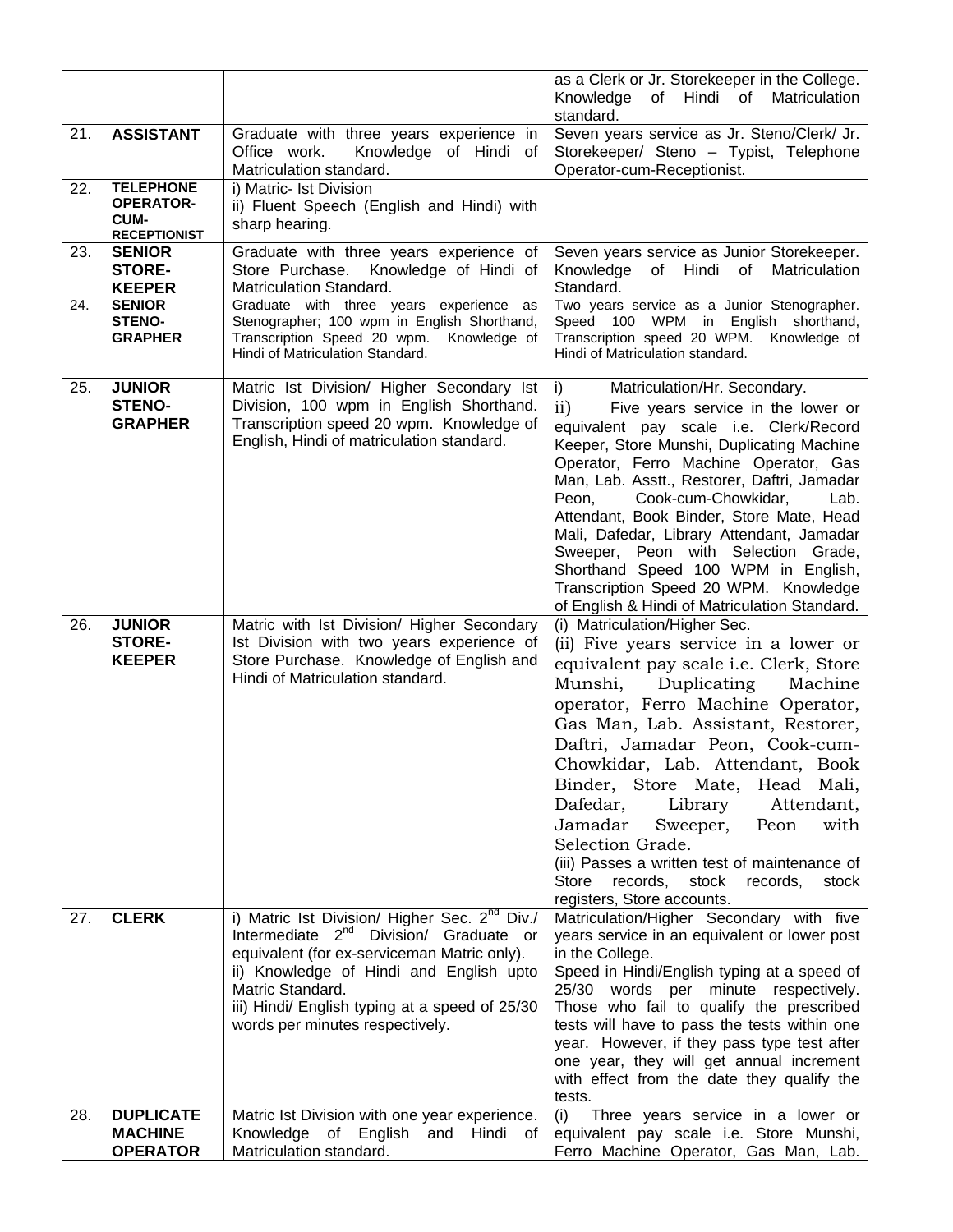|            |                                         |                                                                                                               | Assistant, Restorer, Daftri, Jamadar Peon,<br>Cook-cum-Chowkidar, Lab. Attendant, Book |
|------------|-----------------------------------------|---------------------------------------------------------------------------------------------------------------|----------------------------------------------------------------------------------------|
|            |                                         |                                                                                                               | Binder, Store Mate, Head Mali, Dafedar,                                                |
|            |                                         |                                                                                                               | Library Attendant, Jamadar Sweeper, Peon                                               |
|            |                                         |                                                                                                               | with Selection Grade.                                                                  |
|            |                                         |                                                                                                               | (ii) Knowledge/experience of operating a                                               |
|            |                                         |                                                                                                               | Duplicating Machine.                                                                   |
|            |                                         |                                                                                                               | (iii) To pass a qualifying Departmental test<br>of reading/writing Hindi and English.  |
| 29.        | <b>STENO-</b>                           | Matric with Ist Division/ Higher Secondary $2^{nd}$<br>Division / Intermediate $2^{nd}$ Division/ Graduate or |                                                                                        |
|            | <b>TYPIST</b>                           | equivalent. 80 wpm Speed in English/ Hindi                                                                    |                                                                                        |
|            |                                         | Shorthand, transcription speed 20 wpm in                                                                      |                                                                                        |
|            |                                         | English and Hindi. Knowledge of English and                                                                   |                                                                                        |
|            |                                         | Hindi of Matriculation standard.                                                                              |                                                                                        |
| 30.        | <b>STORE</b><br><b>MUNSHI</b>           | Matric Ist Div./ Higher Secondary Ist Div.<br>with one year experience. Knowledge of                          | Matriculation/ Hr. Secondary Five years<br>service as Store-Mate/ Store Helper.        |
|            |                                         | Hindi and English of matriculation standard.                                                                  | English<br>Knowledge<br>of<br>and<br>Hindi<br>0f                                       |
|            |                                         |                                                                                                               | Matriculation Standard.                                                                |
| 31.        | <b>RESIDENT</b>                         | At least Graduate.<br>Preference to                                                                           |                                                                                        |
|            | <b>LADY</b><br><b>WARDERN</b>           | those having post-graduate degree.                                                                            |                                                                                        |
|            |                                         | Only married ladies are eligible.                                                                             |                                                                                        |
| 32.        | <b>MATRON</b>                           | Matriculation with experience of working                                                                      |                                                                                        |
|            |                                         | Girls Mess of the College Hostels.                                                                            |                                                                                        |
| 33.        | <b>DRIVER</b>                           | Ability to read and write Hindi and English                                                                   |                                                                                        |
|            |                                         | with two years experience Must possess                                                                        |                                                                                        |
| 34.        | <b>DAFTRI</b>                           | driving licence of heavy/light vehicle.<br>Matric Ist Division with one year experience                       | Middle passed with knowledge of Hindi and                                              |
|            |                                         | in office work. Knowledge of English and                                                                      | English with three years experience as                                                 |
|            |                                         | Hindi of Matriculation standard.                                                                              | Peon in the college.                                                                   |
| 35.        | <b>JAMADAR</b>                          | Matriculation.                                                                                                | Knowledge of Hindi and English.                                                        |
|            | <b>PEON (SENIOR</b><br>PEON)            |                                                                                                               |                                                                                        |
| 36.        | <b>COOK-CUM-</b>                        | Ability to read and write Hindi and English.                                                                  |                                                                                        |
| 37.        | <b>CHOWKIDAR</b><br><b>DAFEDAR</b>      | Ability to cook well.<br>Matric.                                                                              | Five years experience as Chowkidar in the                                              |
|            |                                         | Knowledge of Hindi<br>English<br>and<br>οt                                                                    | College.                                                                               |
|            |                                         | matriculation standard.                                                                                       |                                                                                        |
| 38.        | <b>STORE-MATE</b>                       | Matric and one year experience in handling                                                                    | Five years service in an equivalent or lower                                           |
|            |                                         | stores. Knowledge of Hindi and English of                                                                     | post, ability to read and write Hindi.                                                 |
| 39.        | <b>GUEST-</b>                           | Matriculation standard.<br>Middle should know cooking and be able to                                          |                                                                                        |
|            | <b>HOUSE-</b>                           | serve guests.                                                                                                 |                                                                                        |
|            | <b>HELPER</b>                           |                                                                                                               |                                                                                        |
| 40.        | <b>FARASH</b>                           | Middle standard pass.                                                                                         |                                                                                        |
| 41.        | <b>STORE-</b><br><b>HELPER</b>          | Matriculation.                                                                                                |                                                                                        |
| 42.        | <b>GROUNDS-</b>                         | Two year's experience of gardening.                                                                           |                                                                                        |
|            | <b>MAN</b>                              |                                                                                                               |                                                                                        |
| 43.        | <b>CHOWKIDARS</b>                       | Middle standard pass.                                                                                         |                                                                                        |
| 44.<br>45. | <b>PEONS</b><br><b>VEHICLE</b>          | Matriculation.<br>Middle standard pass.                                                                       |                                                                                        |
|            | <b>CLEANERS</b>                         |                                                                                                               |                                                                                        |
| 46.        | <b>FARASH-CUM-</b>                      | Middle standard pass.                                                                                         |                                                                                        |
| 47.        | <b>ATTENDANTS</b><br><b>SR. LIBRARY</b> | BA and B. Lib. Sc. (with atleast Second                                                                       | (i) Graduate with Certificate in Library                                               |
|            | <b>ASSISTANT</b>                        | Division) plus three year's experience in a                                                                   | Science.                                                                               |
|            |                                         | Library of Engg. College/ University.                                                                         | OR.                                                                                    |
|            |                                         |                                                                                                               | Matric with Certificate/Diploma in Library                                             |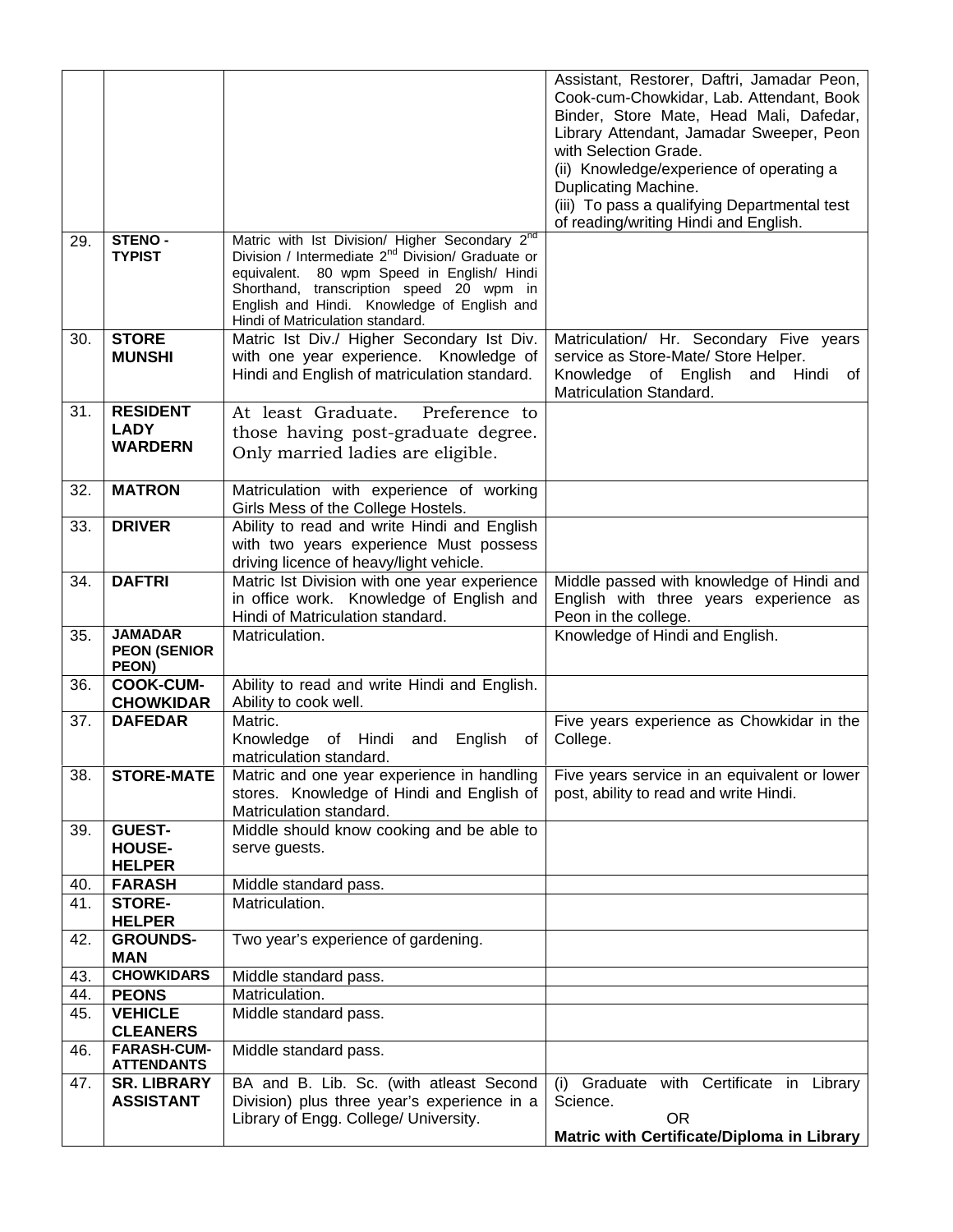|     |                                    |                                                                                                   | Science from a recognised University.<br>Ten years experience<br>in the<br>(ii)      |
|-----|------------------------------------|---------------------------------------------------------------------------------------------------|--------------------------------------------------------------------------------------|
|     |                                    |                                                                                                   | Institute on the post of Counter Assistant.                                          |
| 48. | <b>COUNTER</b><br><b>ASSISTANT</b> | Graduate with certificate in Library Science.<br><b>OR</b>                                        | Graduate with Certificate in Library Science<br>OR                                   |
|     |                                    | Matric with Diploma in Library Science from<br>a recognised University or equivalent.             | Matric with Diploma in Library Science<br>University or<br>from<br>a Recognised      |
|     |                                    | OR.                                                                                               | equivalent.                                                                          |
|     |                                    | Matric with Certificate in Library Science                                                        | <b>OR</b>                                                                            |
|     |                                    | and five years experience.                                                                        | Matric with Certificate in Library Science<br>and five years experience.             |
| 49. | <b>RESTORER</b>                    | Matric with Certificate in Library Science<br>and one year's experience.                          | Matric with three years experience as<br>Library Attendant.                          |
| 50. | <b>BOOK</b><br><b>BINDER</b>       | Matric with one year's experience.                                                                |                                                                                      |
| 51. | <b>XEROX</b><br><b>OPERATOR</b>    | Matric with two year's experience of Xerox/<br>Photostat machine.                                 |                                                                                      |
| 52. | LIB.                               | Matric with one year's experience.                                                                | Matric with one year experience in a lower                                           |
|     | <b>ATTENDANT</b>                   |                                                                                                   | or equivalent pay scale i.e Daftri, Jamadar,<br>Cook-Cum-Chowkidar,<br>Peon,<br>Lab. |
|     |                                    |                                                                                                   | Book Binder, Store<br>Attendant,<br>Mate,                                            |
|     |                                    |                                                                                                   | Dafedar, Head Mali, Jamadar Sweeper,                                                 |
|     |                                    |                                                                                                   | Peon with Selection Grade, Peon, Store<br>Helper, Chowkidar, Mali, Fitter Mazdoor,   |
|     |                                    |                                                                                                   | Mazdoor,<br>Sewerman,<br>Farash-cum-                                                 |
|     |                                    |                                                                                                   | Attendant, Groundsman, Chowkidar-cum-                                                |
|     |                                    |                                                                                                   | Mali.                                                                                |
| 53. | <b>LIBRARY</b><br><b>CLEANERS</b>  | Middle standard pass.                                                                             |                                                                                      |
| 54. | <b>PHARAMACIST</b>                 | Matric with Diploma in Pharmacy.                                                                  |                                                                                      |
| 55. | <b>STAFF</b>                       | i) Matric and should be registered as 'A'                                                         |                                                                                      |
|     | <b>NURSE</b>                       | Nurse<br>with<br>Haryana<br>grade<br><b>Nurse</b>                                                 |                                                                                      |
|     |                                    | Registration Council or B.Sc. (Nurse).<br>ii) Hindi upto Matric standard.                         |                                                                                      |
|     |                                    | iii) Preference will be given to person who                                                       |                                                                                      |
|     |                                    | can handle the job of X-rays and ECG                                                              |                                                                                      |
|     |                                    | Machines. The person concerned will have                                                          |                                                                                      |
|     |                                    | to do these jobs in the Health Centre.                                                            |                                                                                      |
| 56. | LAB.<br><b>TECHNICIAN</b>          | i) Matric with Science.<br>One Year's experience of Lab.<br>ii)                                   |                                                                                      |
|     |                                    | Technician from Regional Public Health                                                            |                                                                                      |
|     |                                    | Lab. Karnal or Rohtak or its equivalent.                                                          |                                                                                      |
|     |                                    | iii) Preferably with 2 years experience of                                                        |                                                                                      |
|     |                                    | having worked as Lab. Asstt. in a<br>recognised Institute in Haryana State.                       |                                                                                      |
| 57. | <b>DRESSER</b>                     | Matric with one year's experience.                                                                |                                                                                      |
| 58. | <b>FEMALE</b>                      | Matric and certificate in Ancillary Nursing.                                                      |                                                                                      |
|     | <b>ATTENDANT</b>                   |                                                                                                   |                                                                                      |
| 59. | <b>HEALTH</b><br><b>WORKER-</b>    | Matric with one year experience in Clinic or                                                      |                                                                                      |
|     | <b>CUM-PEON</b>                    | Nursing Home of Repute.                                                                           |                                                                                      |
| 60. | <b>JUNIOR</b>                      | Ist Class Diploma in Civil Engg. / Mech.                                                          |                                                                                      |
|     | <b>ENGINEER</b>                    | Engg. with two years practical experience of                                                      |                                                                                      |
|     | (CIVIL &                           | <b>Building</b><br>Construction/<br>Civil<br>works                                                |                                                                                      |
|     | MECH.)                             | Supply<br>Maintenance/<br>Water<br>system.<br>Knowledge of English and Hindi of                   |                                                                                      |
|     |                                    | Matriculation standard.                                                                           |                                                                                      |
|     | <b>JUNIOR</b>                      | Three years Diploma in Electrical Engg. with 5/8                                                  |                                                                                      |
|     | <b>ENGINEER</b><br>(ELECT. MTC.)   | years experience in Electrical Installations and<br>Maintenance including the maintenance of Air- |                                                                                      |
|     |                                    |                                                                                                   |                                                                                      |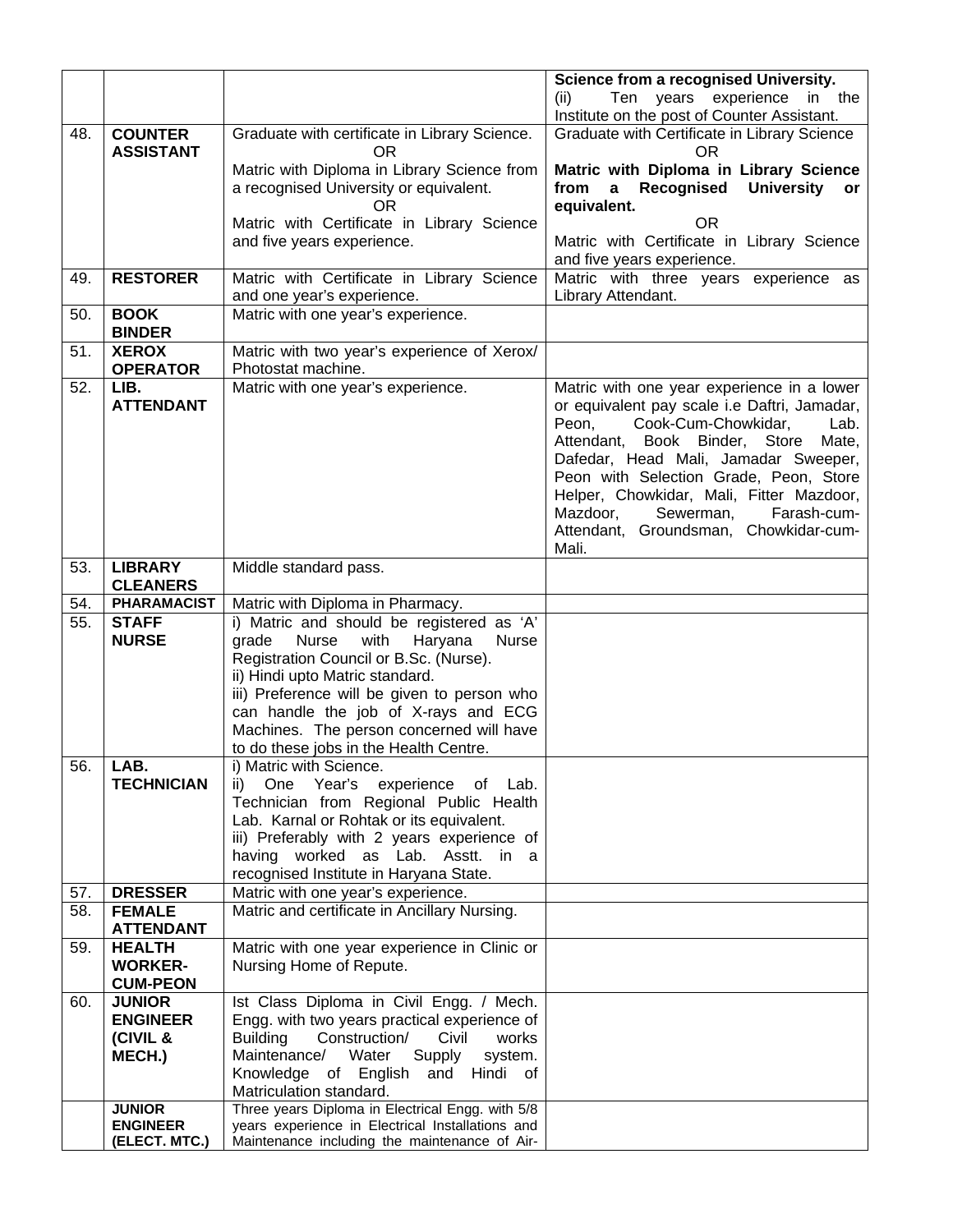|     |                    | conditioners, Water coolers etc. Persons having |                                                                                                |
|-----|--------------------|-------------------------------------------------|------------------------------------------------------------------------------------------------|
|     |                    | and retired from Elect. Board/ PWD (B&R         |                                                                                                |
|     |                    | Electrical wing) Industrial houses will also be |                                                                                                |
|     | <b>ELECTRICIAN</b> | considered.                                     |                                                                                                |
| 61. |                    | Matric with ITI certificate with not less than  | Matric with ITI certificate in the concerned                                                   |
|     |                    | 75% marks with one year's experience.           | trade<br>with<br>two<br>experience.<br>years                                                   |
|     |                    | Knowledge of English and Hindi of               | Knowledge of English and Hindi of                                                              |
|     |                    | Matriculation standard.                         | Matriculation standard.                                                                        |
| 62. | <b>PLUMBER</b>     | Matric with ITI certificate with not less than  | Matric with ITI certificate in the concerned                                                   |
|     |                    | 75% marks with one year's experience.           | trade<br>with<br>two<br>experience.<br>years                                                   |
|     |                    | Knowledge of English and Hindi of               | Knowledge of English and Hindi of                                                              |
|     |                    | Matriculation standard.                         | Matriculation standard.                                                                        |
| 63. | <b>CARPENTER</b>   | Matric with ITI certificate with not less than  | Matric with ITI certificate in the concerned                                                   |
|     |                    | 75% marks with one year's experience.           | trade<br>with<br>two<br>experience.<br>years                                                   |
|     |                    | Knowledge of English and Hindi<br>of            | Knowledge of English and Hindi of                                                              |
|     |                    | Matriculation standard.                         | Matriculation standard.                                                                        |
| 64. | <b>MASON</b>       | Matric with ITI certificate with not less than  | Matric with ITI certificate in the concerned                                                   |
|     |                    | 75% marks with one year's experience.           | trade<br>with<br>two<br>years<br>experience.                                                   |
|     |                    | Knowledge of English and Hindi of               | Knowledge of English and Hindi of                                                              |
|     |                    | Matriculation standard.                         | Matriculation standard.                                                                        |
| 65. | <b>PUMP</b>        | ITI Certificate with not les than 75% marks     | ITI Certificate in Mechanical Trade with two                                                   |
|     | <b>DRIVER</b>      | in Mechanical trade with two year's             | years experience.                                                                              |
|     |                    | experience.                                     |                                                                                                |
| 66. | <b>FITTER</b>      | Matric with ITI certificate with not less than  | Matric with ITI Certificate in the concerned                                                   |
|     |                    | 75% marks with one year's experience.           | trade<br>with<br>two<br>experience.<br>years                                                   |
|     |                    | Knowledge of English and Hindi of               | Knowledge of English and Hindi of                                                              |
|     |                    | Matriculation standard.                         | Matriculation Standard.                                                                        |
| 67. | ASSTT.             | Middle standard pass and one<br>year            | Middle Standard Pass and one year                                                              |
|     | <b>PUMP</b>        | experience of operating Electrical and          | experience of operating Electrical and                                                         |
|     | <b>DRIVER</b>      | Diesel Engines.                                 | Diesel Engines.                                                                                |
| 68. | ASSTT.             | Middle Standard pass with one year's            |                                                                                                |
|     | <b>FITTER</b>      | familiarity with the work of a Fitter.          |                                                                                                |
| 69. | <b>TRADESMAN</b>   | Middle standard pass.                           |                                                                                                |
|     | <b>MATE</b>        |                                                 |                                                                                                |
| 70. | <b>HEAD MALI</b>   | Ability to read and write.<br>Three year's      | Five years service as a Mali in the Institute.                                                 |
|     |                    | experience of gardening.                        |                                                                                                |
| 71. | <b>JAMADAR</b>     | Ability to read and write Hindi.                | Five years service as Sweeper. Ability to                                                      |
|     | <b>SWEEPER</b>     |                                                 | read and write Hindi.                                                                          |
| 72. | <b>CHOWKIDAR</b>   | Ability to read and write Hindi One year's      |                                                                                                |
|     | -CUM-MALI          | experience of gardening.                        |                                                                                                |
| 73. | <b>SWEEPER</b>     |                                                 |                                                                                                |
| 74. | <b>SEWERMAN</b>    | $\sim$                                          |                                                                                                |
| 75. | <b>MALI</b>        | Two year's experience of gardening.             |                                                                                                |
| 76. | <b>SYSTEM</b>      | (i) B.Tech (CSE)                                |                                                                                                |
|     | <b>ANALYST</b>     | B.Tech (Non-CSE) Experience<br>(ii)<br>-in      |                                                                                                |
|     |                    | computing.                                      |                                                                                                |
|     |                    | (iii) M.Sc. (Physical Science) with two years   |                                                                                                |
|     |                    | experience in Computing.                        |                                                                                                |
|     |                    | (iv) M.Sc, (Physical Science) DCA with one      |                                                                                                |
|     |                    | year experience in computing.                   |                                                                                                |
|     |                    | (v) MCA.                                        |                                                                                                |
| 77. |                    | (i) B.Tech (CSE)                                |                                                                                                |
|     | <b>PROGRAMMER</b>  | (ii) B.Tech (Non-CSE)<br>Experience<br>in.      |                                                                                                |
|     |                    | computing.                                      |                                                                                                |
|     |                    | (iii) M.Sc. (Physical Science) with two years   |                                                                                                |
|     |                    | experience in Computing.                        |                                                                                                |
|     |                    | (iv) M.Sc, (Physical Science) DCA with one      |                                                                                                |
|     |                    | year experience in computing.                   |                                                                                                |
|     |                    | $(v)$ MCA.                                      |                                                                                                |
| 78. | <b>SUPERVISORS</b> |                                                 | i) Matric with Diploma in 1st Division of three   Matric with ITI Certificate in the trade and |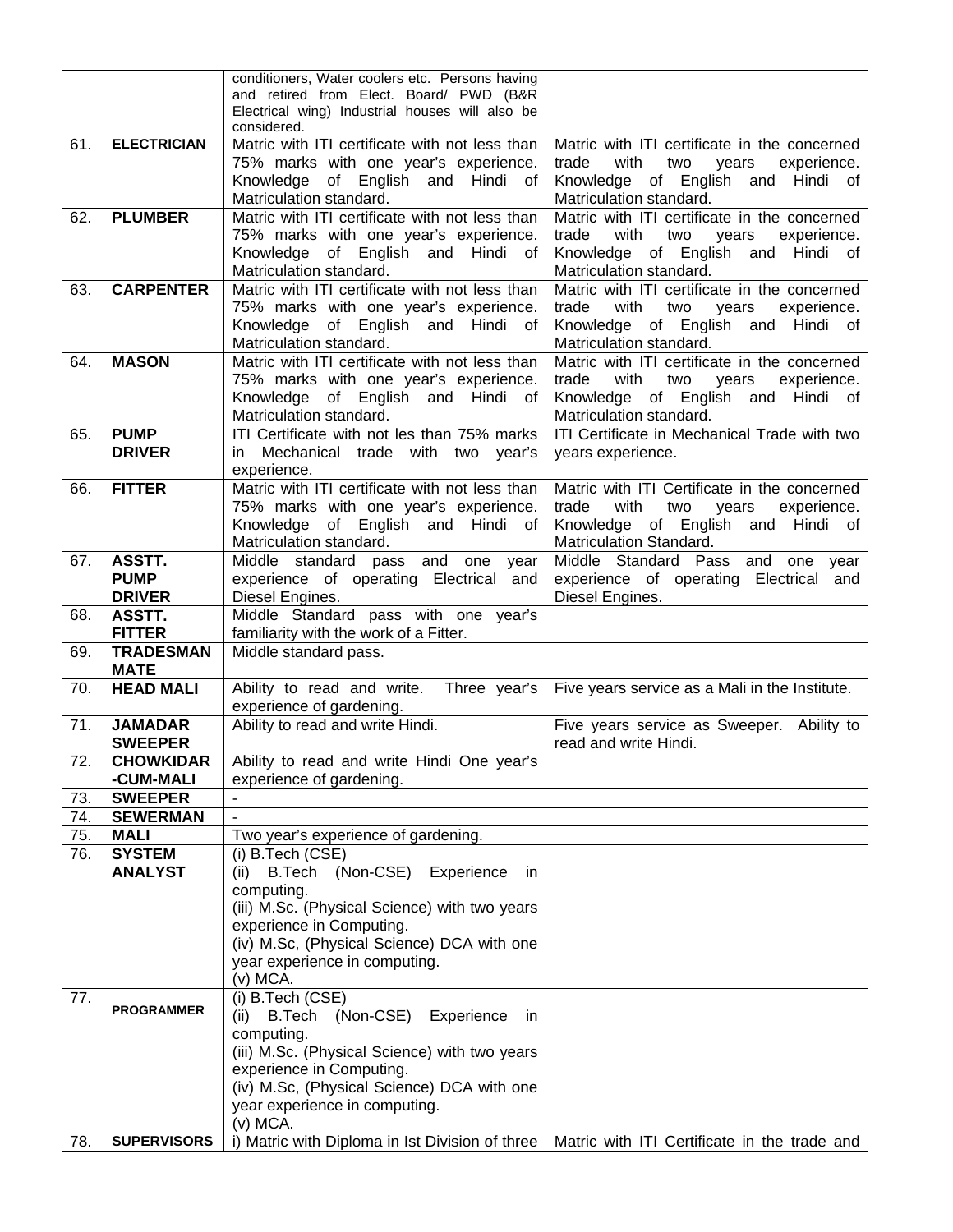|     |                                                  | years duration in the concerned Engg.<br>Discipline.<br>OR.                                                                                                                                                                                                                                                                                                           | six years experience as Tech. Grade 'A'.<br>All posts which are required to be<br>filled up by promotion may be filled                                                                                                                                                                                                                                                                                                                           |
|-----|--------------------------------------------------|-----------------------------------------------------------------------------------------------------------------------------------------------------------------------------------------------------------------------------------------------------------------------------------------------------------------------------------------------------------------------|--------------------------------------------------------------------------------------------------------------------------------------------------------------------------------------------------------------------------------------------------------------------------------------------------------------------------------------------------------------------------------------------------------------------------------------------------|
|     |                                                  | with<br><b>Matric</b><br>Supervisor's<br>ii)<br>Apprenticeship Course of atleast 5 years<br>duration with Railways, Defence or other<br>major industrial concern and<br>3 years<br>experience.<br>OR<br>iii) Matric with ITI certificate with not less<br>than 75% marks and ten years experience.<br>Knowledge of English and<br>Hindi of<br>Matriculation standard. | up without relaxing the prescribed<br>qualifications i.e. the educational<br>qualifications for promotion to the<br>post of Supervisors.<br>If no such<br>internal candidates are available,<br>the posts may be considered open<br>and be filled by direct recruitment.                                                                                                                                                                         |
|     | <b>SUPERVISOR</b><br>(APPLIED<br><b>SCIENCE)</b> | M.Sc. in Chem./Phy. or B.Sc. 2 <sup>nd</sup> Class and<br>two years Laboratory Experience.                                                                                                                                                                                                                                                                            |                                                                                                                                                                                                                                                                                                                                                                                                                                                  |
| 79. | <b>SENIOR</b><br><b>DRAFTSMAN</b>                | i) Matric with Diploma in Ist Div. In Civil<br>Engg. /<br>Mech.<br>Engg.<br>and 4 years<br>experience.<br><b>OR</b><br>ii) Matric with ITI Certificate with not less<br>than 75% marks in Mech. Engg. or Civil<br>Draftsmanship<br>and<br>Engg.<br>8 years<br>experience.<br>Knowledge of English and<br>Hindi of Matriculation Standard.                             | Four years service as Assistant Draftsman<br>in the Institute. Knowledge of English &<br>Hindi of Matriculation Standard.                                                                                                                                                                                                                                                                                                                        |
| 80. | ASSTT.<br><b>DRAFTSMAN</b>                       | i) Matric with Diploma in Ist Div. in Civil<br>Engg./ Mech. Engg.<br>OR.<br>ii) Matric with ITI certificate with not less<br>than 75% marks with 5 years experience.<br>Knowledge of English and Hindi of Matric<br>standard.                                                                                                                                         | Matric with 10 years service as Tracer in the<br>College.                                                                                                                                                                                                                                                                                                                                                                                        |
| 81. | <b>TECHNICIAN</b><br><b>GRADE 'A'</b>            | i) Matric with Diploma in Ist Div. of three<br>years duration in the concerned Engg.<br>Discipline.<br>OR.<br>ii) Matric with ITI Certificate with not less<br>than 75% marks in the relevant trade and<br>five years experience.<br>Knowledge of<br>English and Hindi of Matriculation Standard.                                                                     | Matric with ITI in the Trade and five years<br>service as Technician Grade 'B'.<br>All posts which are required to be filled up in<br>future by promotion be filled up without<br>relaxing the prescribed qualifications, i.e.<br>educational. If no such internal candidates<br>are available, the posts may be considered<br>open and be filled by direct recruitment.                                                                         |
| 82. | <b>TECHNICIAN</b><br><b>GRADE 'B'</b>            | Matric with ITI certificate with not less than<br>75% marks and two year's experience.<br>Knowledge of English<br>and Hindi of<br>Matriculation Standard.                                                                                                                                                                                                             | Matric with ITI certificate and two<br>years experience as Laboratory<br>Attendant, Survey Helper/ Gas<br>Plant Helper, Cleaner, Lab Asstt.,<br>Gasman.<br>All posts which are required to be filled up in<br>future by promotion be filled up without<br>relaxing the prescribed qualifications, i.e.<br>educational. If no such internal candidates<br>are available, the posts may be considered<br>open and be filled by direct recruitment. |
| 83. | <b>TRACER</b>                                    | i) Matric with two year's experience.<br>0R<br>ii) Matric with certificate in Draftsmanship.<br>Knowledge of English and<br>Hindi of<br>Matriculation Standard.                                                                                                                                                                                                       |                                                                                                                                                                                                                                                                                                                                                                                                                                                  |
| 84. | <b>FERRO-</b><br><b>MACHINE</b>                  | five<br>Matric<br>with<br>year's<br>experience.<br>Knowledge of English ad<br>Hindi<br>of                                                                                                                                                                                                                                                                             | Matric with five years service in a lower or<br>equivalent pay scale i.e. Store Munshi,                                                                                                                                                                                                                                                                                                                                                          |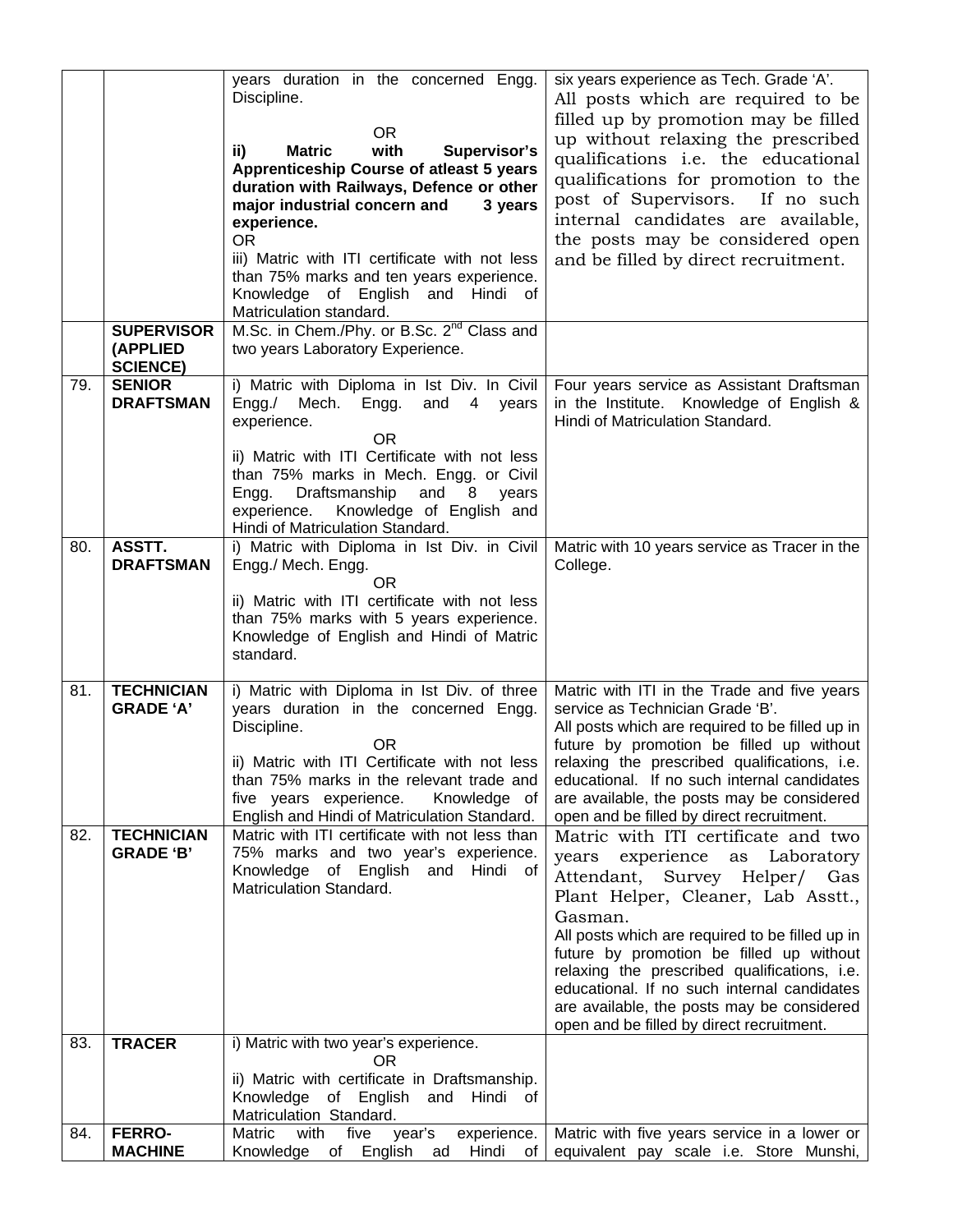|     | <b>OPERATORS</b>                                          | Matriculation standard.                                                                                                                                                                                                                      | Duplicate machine operator, Gasman, Lab.<br>Assistant, Restorer, Daftri, Jamadar, Peon,<br>Cook-cum-Chowkidar, Lab. Attendant, Book<br>Binder, Store Mate, Head Mali, Dafedar,<br>Lib. Attendant, Jamadar Sweeper, Peon<br>with Selection Grade.<br>Knowledge of Hindi and English of<br>Matriculation Standard.                                                                                                                                        |
|-----|-----------------------------------------------------------|----------------------------------------------------------------------------------------------------------------------------------------------------------------------------------------------------------------------------------------------|---------------------------------------------------------------------------------------------------------------------------------------------------------------------------------------------------------------------------------------------------------------------------------------------------------------------------------------------------------------------------------------------------------------------------------------------------------|
| 85. | <b>LAB</b><br><b>ASSISTANT</b>                            | Matric<br>Science with<br>five year's<br>with<br>Knowledge of English and<br>experience.<br>Hindi of Matriculation standard.                                                                                                                 | Matric with five years service in a lower or<br>equivalent pay scale i.e. Store Munshi,<br>Machine<br>Duplicating<br>Operator,<br>Ferro<br>Machine Operator, Gas Man, Restorer,<br>Daftri,<br>Jamadar<br>Peon,<br>Cook-cum-<br>Chowkidar, Lab. Attendant, Book Binder,<br>Store Mate, Head Mali, Dafedar, Library<br>Attendant, Jamadar Sweeper, Peon with<br>Selection Grade.<br>Knowledge of Hindi<br>English<br>and<br>of<br>Matriculation standard. |
| 86. | <b>GASMAN</b>                                             | Matric<br>Science<br>with<br>and<br>five<br>year's<br>Knowledge of English and<br>experience.<br>Hindi of Matriculation standard.                                                                                                            |                                                                                                                                                                                                                                                                                                                                                                                                                                                         |
| 87. | LAB-<br><b>ATTENDANTS</b><br>(DEPTT./<br><b>WORKSHOP)</b> | Matric or ITI in the Trade.                                                                                                                                                                                                                  | Matric with 3 years service in the Institute in a<br>lower or equivalent pay scale i.e. Daftri Jamadar<br>Cook-cum-Chowkidar,<br>Peon.<br>Book-Binder,<br>Store-Mate, Head Mali, Dafedar, Lib. Attendant,<br>Sweeper, Peon,<br>Store<br>Jamadar<br>Helper,<br>Chowkidar, Farash, Sweeper, Gas Plant Helper,<br>Cleaner, Mali, Fitter Mazdoor,<br>Mazdoor,<br>Farash-cum-Attendant.<br>Sewerman.<br>Groundsman, Chowkidar-cum-Mali.                      |
| 88. | <b>SYSTEM</b><br><b>ATTENDANT</b>                         | Matric with ITI Certificate in Electronics or<br>allied trade with not less than 75% marks.<br>Knowledge of English and Hindi<br>of .<br>Matriculation standard. Relaxation in %age<br>of marks in case of otherwise experienced<br>persons. | Matric with ITI certificate in Electronics or<br>allied Trade.<br>Knowledge of Hindi and<br>English<br>ot<br>Matriculation standard.                                                                                                                                                                                                                                                                                                                    |
| 89. | <b>GAS PLANT</b><br><b>HELPER</b>                         | Middle Standard Pass.                                                                                                                                                                                                                        |                                                                                                                                                                                                                                                                                                                                                                                                                                                         |

### **Workcharged- made- Regular (Personal Posts)**

(As per the Haryana Government Instructions to regularize the services of Workcharged/Daily wage workers)

| 90. | <b>PAINTER</b>     | Middle standard pass.                          |                                                                                               |
|-----|--------------------|------------------------------------------------|-----------------------------------------------------------------------------------------------|
| 91. | <b>PLUMBER</b>     | Matric with ITI certificate with not less than | Matric with ITI Certificate in the concerned                                                  |
|     |                    | 75% marks with one year's experience.          | trade with two years<br>experience.                                                           |
|     |                    | Knowledge of English and Hindi of              | Knowledge of English & Hindi of                                                               |
|     |                    | Matriculation standard.                        | <b>Matriculation Standard.</b>                                                                |
| 92. | ASSTT.             | Middle standard pass and one year              | Middle Standard Pass and one<br>vear                                                          |
|     | <b>PUMP</b>        | experience of operating Electrical and         | experience of operating Electrical<br>and                                                     |
|     | <b>DRIVER</b>      | Diesel Engines.                                | Diesel Engines.                                                                               |
| 93. | <b>CARPENTER</b>   | Matric with ITI certificate with not less than | Matric with ITI Certificate in the concerned                                                  |
|     |                    | 75% marks with one year's experience.          | trade with two<br>experience.<br>vears                                                        |
|     |                    | Knowledge of English and Hindi of              | Knowledge of English & Hindi of                                                               |
|     |                    | Matriculation standard.                        | <b>Matriculation Standard.</b>                                                                |
| 94. | <b>ELECTRICIAN</b> | Matric with ITI certificate with not less than | Matric with ITI Certificate in the concerned                                                  |
|     |                    | 75% marks with one year's experience.          | trade with two years<br>experience.                                                           |
|     |                    | Knowledge of English and Hindi of              | Knowledge of English & Hindi of                                                               |
|     |                    | Matriculation standard.                        | <b>Matriculation Standard.</b>                                                                |
| 95. | <b>MASON</b>       |                                                | Matric with ITI certificate with not less than   Matric with ITI Certificate in the concerned |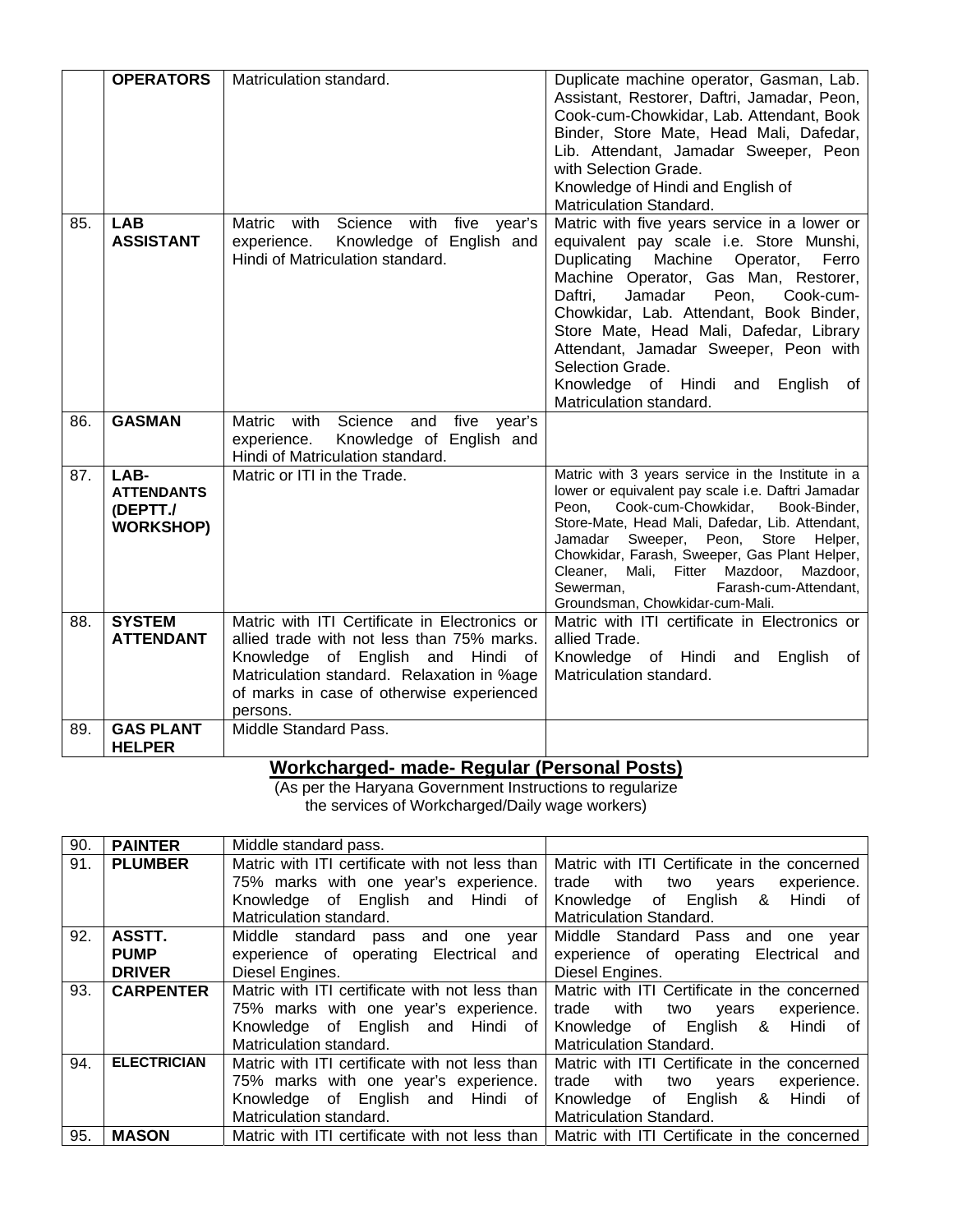|                   |               | 75% marks with one year's experience. trade with two<br>Knowledge of English and Hindi of Knowledge of English<br>Matriculation standard. | vears<br>experience.<br>Hindi<br>of<br>8.<br><b>Matriculation Standard.</b> |
|-------------------|---------------|-------------------------------------------------------------------------------------------------------------------------------------------|-----------------------------------------------------------------------------|
| 96.               | <b>BELDAR</b> | ----                                                                                                                                      |                                                                             |
| $\overline{97}$ . | <b>MALI</b>   | Two year's experience of gardening.                                                                                                       |                                                                             |